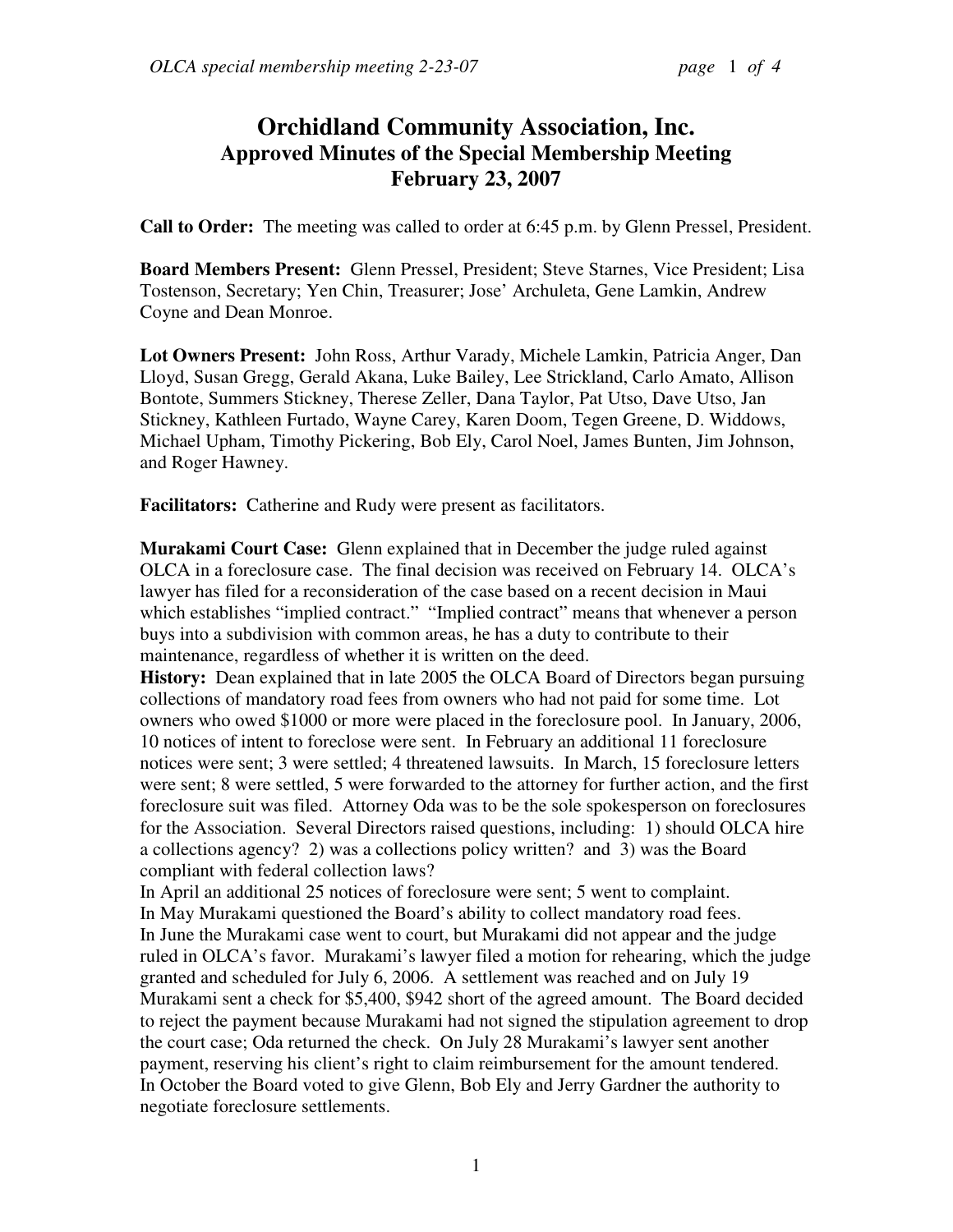In early December the case was decided, and on February 14 a partial summary judgment was filed. On February 22 Stuart Oda filed for a reconsideration based on *Kaanapali Hillside Homeowners Association vs. Doran*.

Bob Ely said that the letters sent were notices of intent to foreclose, not foreclosure actions. Most were settled; 15 to 18 went to the attorney, and 3 or 4 went to court. **Facts of the Murakami Case:** Yen said that in 2005 the Board began an active campaign to collect delinquent fees, including threatening to foreclose and foreclosure. He said that at one time the Bylaws forbade foreclosure. This policy was changed during a movement to secure a bank loan for paving.

Yen explained that the partial judgment states that Murakami is not required to pay road fees because the 1992 decision is not recorded on his deeds. Most of the deeds which have passed through escrow after 1992 have the decision recorded; it is impossible for the Board to know how many are recorded. Yen said it may be possible to add the 1992 decision to the deeds, at a cost of \$15,000 to \$20,000.

OLCA's lawyer has filed a motion for a reconsideration of the case, which has bought some time on the decision to appeal the judgment. Yen said if OLCA appeals the case and wins, we will not be able to recover any of the legal costs for the appeal, which are estimated at \$20,000 to \$30,000. If we appeal and lose, we may have to pay Murakami's legal fees as well. Murakami has filed a countersuit against OLCA for legal fees, pain and suffering, etc. To date, OLCA has already spent \$20,000 on the case.

**Arguments for the Appeal:** Gene said the Board must ask the question, "What is best for the community?" If OLCA does not appeal, it may become difficult to collect road fees. Before the fees were mandatory, voluntary collections were at about 60 percent. The costs of materials, fuel and equipment maintenance are rising. The membership as a whole has consistently said it wants good side roads and paved main access roads. With the increase in population, the roads will deteriorate and there will be less money for repairs. It may become difficult to fulfill previous commitments to pave the main roads. Better equipment and a storage facility, meeting space and an office are needed, as well. The 1992 summary judgment maintains that "private subdivisions have the right to collect even if the deeds on the lots are silent as to the duty to contribute to the maintenance of the roads." Wayne Carey said that Orchidland lot owners were not represented in the 1992 case. Steve said that Oda responded to that question when Murakami raised it; the only legal point the judge conceded was that the 1992 judgment was not recorded on Murakami's deed.

If OLCA does not appeal, it loses the right to collect fees from Murakami. Other subdivisions have used foreclosure successfully to collect delinquent fees.

OLCA has an increased liability due to worsening road conditions. Also, not appealing could invite further litigation due to OLCA's inability to collect fees.

**Arguments against the Appeal:** Andrew said that the lawyer has stated that OLCA can legally collect mandatory fees from all owners with the 1992 judgment recorded on their deeds. He said it is speculative to say that the roads will decline, since owners who want improved roads will continue to pay. Orchidland cannot be compared to Hawaiian Acres, since our situation is very different. Five main roads abut the highway, and emergency response time is half of that in Hawaiian Acres.

Andrew said if the Board does not appeal, a lawsuit has been threatened that it is not acting in the best interest of the Association, but the opposite could be argued as well.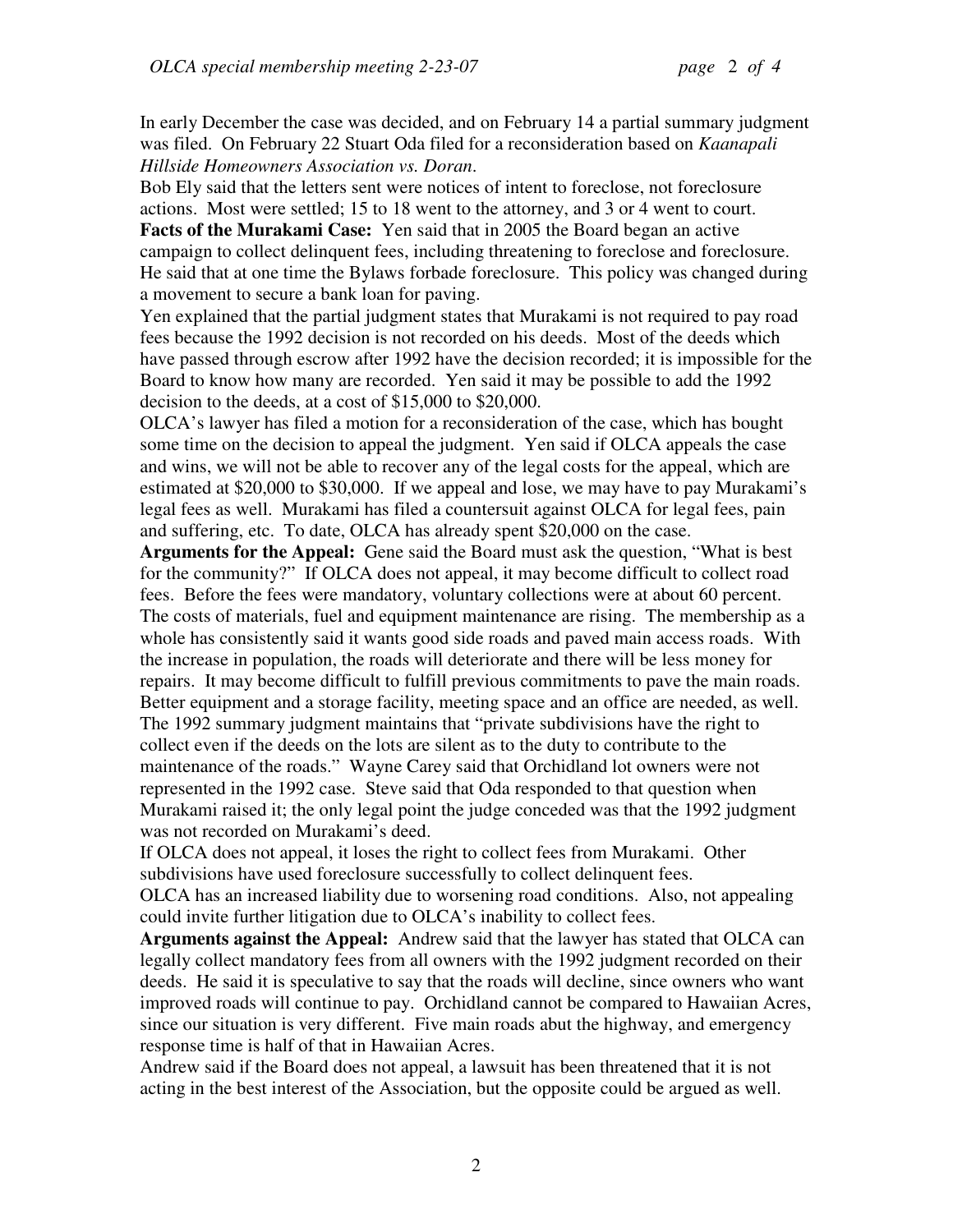More than \$20,000 has already been spent pursuing Murakami's debt, much more than OLCA stood to collect. Appealing would cost \$20,000 to \$30,000, with no guarantee that OLCA would win the case.

Andrew added that when foreclosure was added to the Bylaws, it was for the purpose of obtaining a bank loan for paving; members were promised by the existing Board that foreclosure would not be used. If it were, only one owner would be foreclosed against and 'everyone else would fall in line.'

Andrew said the community needs to stand together to help each other. "We are all we have in an emergency." He asked if it is worth spending money on lawyers rather than putting what money we have on the roads.

**Questions:** The floor was opened up for questions, which were answered by Glenn and Steve.

- 1) Are foreclosures for immediate payment or for liens? Glenn: immediate payment.
- 2) Are we open to lawsuits because of the Murakami case? Glenn: There are many opinions on this. People can sue for whatever they want. Do we need to reserve funds for legal defense? The Board must decide.
- 3) Is the Murakami case a test case? Glenn: It may prove to be.
- 4) What was the basis for the summary judgment? Steve: The judge found only one issue valid—that the judgment was not recorded on the deeds. Lot owners had one year to challenge the 1992 judgment as a class action suit and did not.
- 5) How will the information from this meeting be shared? Glenn: website, newsletter, talking to neighbors.
- 6) What percentage of the budget has gone to this case? Steve: some costs were paid last fiscal year, some this year.
- 7) How does Hawaiian Acres not have to pay fees? Glenn: They went through a similar process and decided not to appeal.
- 8) What about old deeds exempts owners from payment? Glenn: don't know
- 9) What about the validity of the 1992 judgment? Glenn: After a lawsuit is filed, it must be challenged with another class action suit; otherwise the judgment stands.
- 10) What do MRMA's have to do with paving? Steve: OLCA collects two MRMA's—road maintenance and paving.
- 11) What about setting up a voluntary fund to help others who cannot pay their MRMA's? Glenn: Good suggestion; the Board will bring it up.
- 12) Is the Maui case a real basis for appeal? Glenn: OLCA's lawyer says there are more similarities than differences.
- 13) Will all the information be brought forth? Glenn: The Board has revealed all the information it has.
- 14) When will we hear from the judge regarding the Maui case? Steve: The reconsideration was filed yesterday; a response will take at least eighteen days.
- 15) What is the Maui case, specifically? Glenn: The appeals court ruled that homeowners are obligated to pay for maintenance of shared areas, notwithstanding whether the encumbrance is written on the deed or title.
- 16) Is paving mandatory? Steve: yes. It was voted on by the membership.
- 17) What fees are OLCA using to pay for this case? Steve: paving fees are for paving only. Legal fees are coming from the RMC contingency fund.